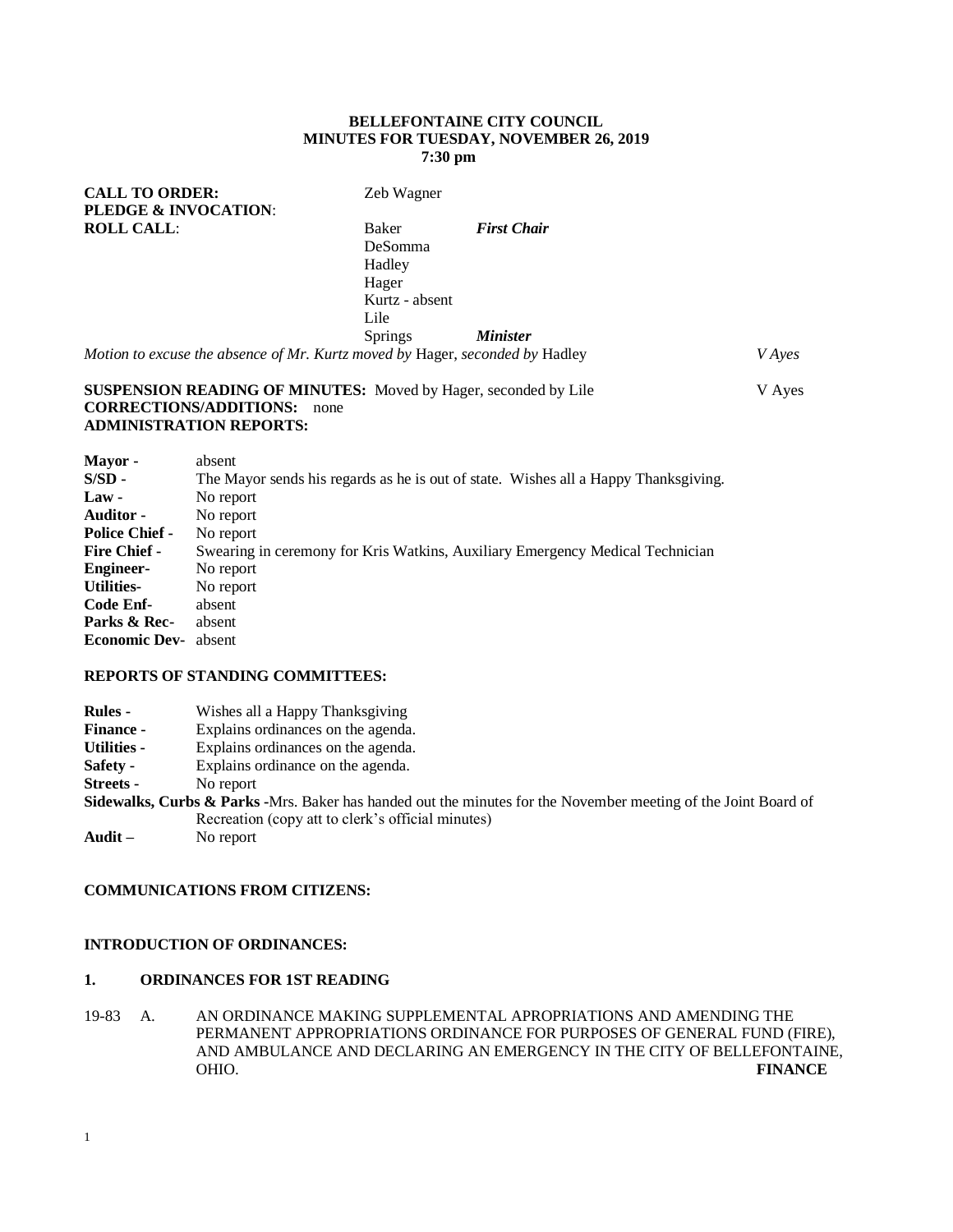|       | 3RR-<br>Passage-<br>Adoption-                                                                                                                                                                                          |  | Moved by Baker, seconded by Springs                                                                                                                                                                                                                                             | V Ayes           |
|-------|------------------------------------------------------------------------------------------------------------------------------------------------------------------------------------------------------------------------|--|---------------------------------------------------------------------------------------------------------------------------------------------------------------------------------------------------------------------------------------------------------------------------------|------------------|
| 19-84 | <b>B.</b>                                                                                                                                                                                                              |  | AN ORDINANCE MAKING SUPPLEMENTAL APPROPRIATIONS AND AMENDING THE<br>PERMANENT APPROPRIATIONS ORDNANCE FOR PURPOSES OF AIRPORT AND<br>DECLARING AN EMERGENCY IN THE CITY OF BELLEFONTAINE, OHIO.                                                                                 | <b>FINANCE</b>   |
|       | 3RR-<br>Passage-                                                                                                                                                                                                       |  | Moved by Baker, seconded by Springs<br>Moved by Baker, seconded by Springs                                                                                                                                                                                                      | V Ayes<br>V Ayes |
|       | Adoption-                                                                                                                                                                                                              |  | Moved by Baker, seconded by Springs                                                                                                                                                                                                                                             | V Ayes           |
| 19-85 | C.<br>AN ORDINANCE MAKING SUPPLEMENTAL APPROPRIATIONS AND AMENDING THE<br>PERMANENT APPROPRIATIONS ORDINANCE FOR PURPOSES OF INSURANCE TRUST<br>AND DECLARING AN EMERGENCY IN THE CITY OF BELLEFONTAINE, OHIO. FINANCE |  |                                                                                                                                                                                                                                                                                 |                  |
|       | 3RR-                                                                                                                                                                                                                   |  | Moved by Baker, seconded by Springs                                                                                                                                                                                                                                             | V Ayes           |
|       | Passage-                                                                                                                                                                                                               |  | Moved by Baker, seconded by Springs                                                                                                                                                                                                                                             | V Ayes           |
|       | Adoption-                                                                                                                                                                                                              |  | Moved by Baker, seconded by Springs                                                                                                                                                                                                                                             | V Ayes           |
| 19-86 | D.                                                                                                                                                                                                                     |  | AN ORDINANCE AUTHORIZING THE SERVICE-SAFETY DIRETOR TO ENTER INTO<br>CONTRACT FOR CREDIT CARD PAYMENT PROCESSING SERVICES AND TO CHARGE A<br>CONVENIENCE FEE FOR PROCESSING CREDIT CARD PAYMENTS TO THE CITY OF<br>BELLEFONTAINE, OHIO AND DECLARING AN EMERGENCY IN SAID CITY. | <b>FINANCE</b>   |
|       | 3RR-<br>Passage-<br>Adoption-                                                                                                                                                                                          |  | Moved by Baker, seconded by Springs                                                                                                                                                                                                                                             | V Ayes           |
| 19-87 | E.                                                                                                                                                                                                                     |  | AN ORDINANCE AMENDING SECTION 925.04(a) OF THE CODIFIED ORDINANCES OF THE<br>CITY OF BELLEFONTAINE, OHIO, REGARDING BUILDING SEWERS AND CONNECTIONS;<br>LICENSES AND FEES, AND DECLARING AN EMERGENCY IN SAID CITY.                                                             | <b>UTILITIES</b> |
|       | 3RR-<br>Passage-<br>Adoption-                                                                                                                                                                                          |  | Moved by Springs, seconded by Hager                                                                                                                                                                                                                                             | V Ayes           |
| 19-88 | F.                                                                                                                                                                                                                     |  | AN ORDINANCE AMENDING SECTION 921.06 OF THE CODIFIED ORDINANCES OF THE<br>CITY OF BELLEFONTAINE, OHIO, REGARDING UTILITY LATE CHARGES AND OTHER FEES<br>AND DECLARING AN EMERGENCY IN SAID CITY.                                                                                | <b>UTILITIES</b> |
|       | 3RR-<br>Passage-<br>Adoption-                                                                                                                                                                                          |  | Moved by Springs, seconded by Hager                                                                                                                                                                                                                                             | V Ayes           |
|       |                                                                                                                                                                                                                        |  | Motion to waive the 48 Hour Notification Suspension moved by Baker, seconded by Springs                                                                                                                                                                                         | <b>V</b> Ayes    |
| 19-89 | G.                                                                                                                                                                                                                     |  | AN ORDINANCE AUTHORIZING THE SERVICE-SAFETY DIRECTOR AND/OR BELLEFONTAINE<br>MUNICIPAL COURT TO ACCEPT AN \$811 GRANT AWARD FROM WAL-MART AND<br>DECLARING AN EMERGENCY IN THE CITY OF BELLEFONTAINE, OHIO.                                                                     | <b>FINANCE</b>   |
|       | 3RR-<br>Passage-<br>Adoption-                                                                                                                                                                                          |  | Moved by Baker, seconded by Springs                                                                                                                                                                                                                                             | V Ayes           |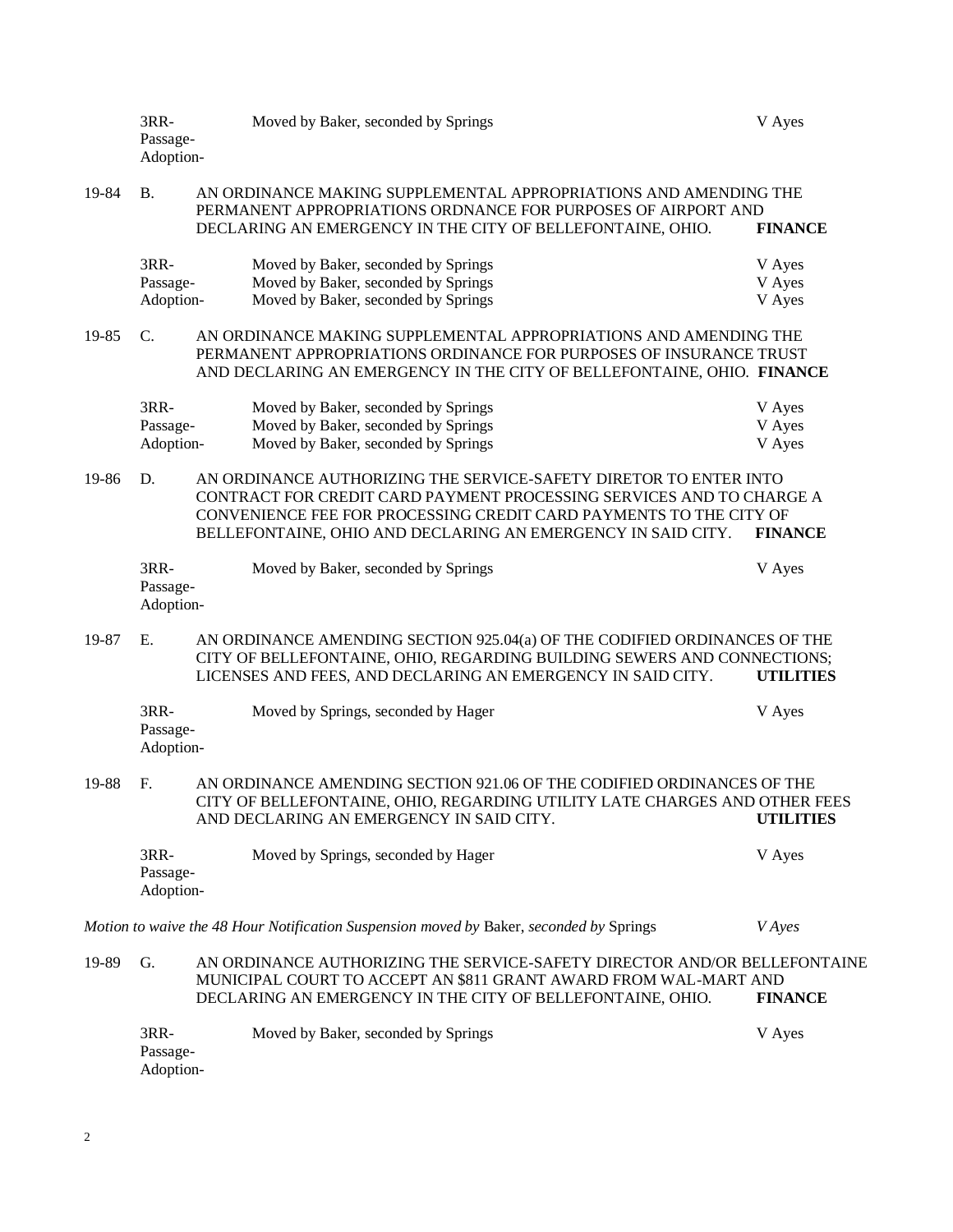# **2. ORDINANCES FOR 2ND READING**

| 19-73 | A.                            | AN ORDINANCE ESTABLISHING AND PROVIDING FOR COMPENSATION FOR CERTAIN<br>HOURLY EMPLOYEES OF THE CITY OF BELLEFONTAINE AND DECLARING AN EMERGENCY<br>IN THE CITY OF BELLEFONTAINE, OHIO. (2020 SERVICE WORKERS PAY ORDINANCE)                   | <b>FINANCE</b> |  |
|-------|-------------------------------|------------------------------------------------------------------------------------------------------------------------------------------------------------------------------------------------------------------------------------------------|----------------|--|
|       | 3RR-<br>Passage-<br>Adoption- | Moved by Baker, seconded by Springs                                                                                                                                                                                                            | V Ayes         |  |
| 19-74 | <b>B.</b>                     | AN ORDINANCE ESTABLISHING AND PROVIDING FOR COMPENSATION FOR CERTAIN<br>HOURLY EMPLOYEES OF THE CITY OF BELLEFONTAINE AND DECLARING AN EMERGENCY<br>IN THE CITY OF BELLEFONTAINE, OHIO. (2020 CLERICAL WORKERS PAY ORDINANCE)                  | <b>FINANCE</b> |  |
|       | 3RR-<br>Passage-<br>Adoption- | Moved by Baker, seconded by Springs                                                                                                                                                                                                            | V Ayes         |  |
| 19-75 | $\mathbf{C}$ .                | AN ORDINANCE ESTABLISHING AND PROVIDING FOR COMPENSATION FOR CERTAIN<br>HOURLY EMPLOYEES OF THE CITY OF BELLEFONTAINE AND DECLARING AN EMERGENCY<br>IN THE CITY OF BELLEFONTAINE, OHIO. (2020 SUPERVISORY WAGE ORDINANCE)<br><b>FINANCE</b>    |                |  |
|       | 3RR-<br>Passage-<br>Adoption- | Moved by Baker, seconded by Springs                                                                                                                                                                                                            | V Ayes         |  |
| 19-76 | D.                            | AN ORDINANCE ESTABLISHING AND PROVIDING FOR COMPENSATION FOR THE MAYOR,<br>PRESIDENT OF COUNCIL, COUNCIL MEMBERS, CLERK OF COUNCIL, LAW DIRECTOR,<br>TREASURER AND AUDITOR AND DECLARING AN EMERGENCY IN THE CITY OF<br>BELLEFONTAINE, OHIO.   | <b>FINANCE</b> |  |
|       | 3RR-<br>Passage-<br>Adoption- | Moved by Baker, seconded by DeSomma                                                                                                                                                                                                            | V Ayes         |  |
| 19-77 | Ε.                            | AN ORDINANCE ESTABLISHING AND PROVIDING FOR COMPENSATION OF THE<br>BELLEFONTAINE MUNICIPAL COURT JUDGE FOR 2020 AND DECLARING AN EMERGENCY<br>IN THE CITY OF BELLEFONTAINE, OHIO.                                                              | <b>FINANCE</b> |  |
|       | 3RR-<br>Passage-<br>Adoption- | Moved by Baker, seconded by DeSomma                                                                                                                                                                                                            | V Ayes         |  |
| 19-78 | F.                            | AN ORDINANCE MAKING TEMPORARY APPROPRIATIONS FOR CURRENT EXPENSES AND<br>OTHER EXPENDITURES DURING THE FISCAL YEAR BEGINNING JANUARY 1, 2020 AND<br>ENDING DECEMBER 31, 2020 AND DECLARING AN EMERGENCY IN THE CITY OF<br>BELLEFONTAINE, OHIO. | <b>FINANCE</b> |  |
|       | 3RR-<br>Passage-<br>Adoption- | Moved by Baker, seconded by Springs                                                                                                                                                                                                            | V Ayes         |  |

19-79 G. AN ORDINANCE AUTHORIZING THE PURCHASE OF MISCELLANEOUS SUPPLIES,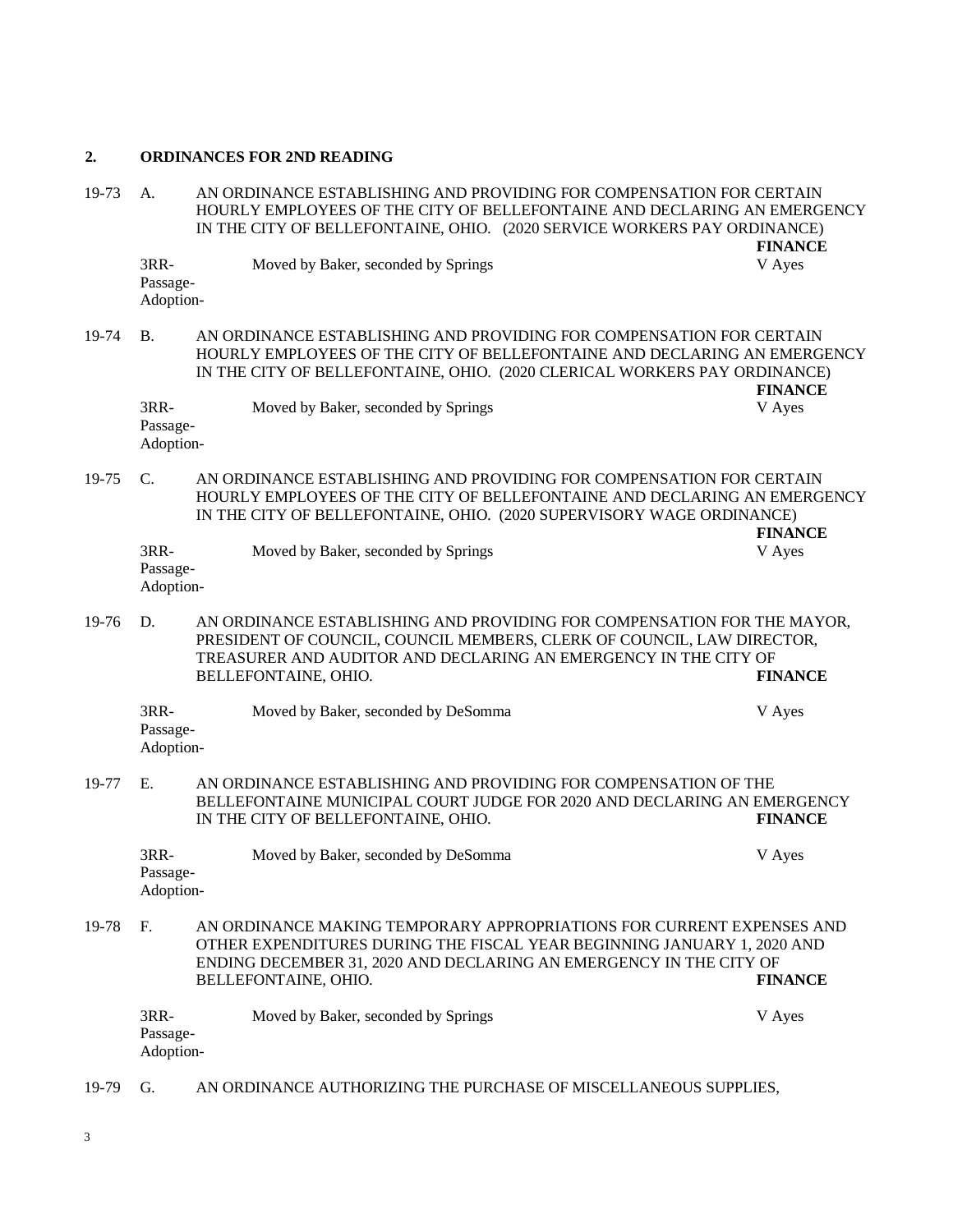EQUIPMENT AND SERVICES FOR USE IN 2020, AND DECLARING AN EMERGENCY IN THE CITY OF BELLEFONTAINE, OHIO. **FINANCE**

3RR- Moved by Baker, seconded by DeSomma V Ayes Passage-Adoption-

19-80 H. AN ORDINANCE AUTHORIZING THE EXTENSION OF WATER UTILITY SERVICE OUTSIDE THE CORPORATION LINE OF THE CITY OF BELLEFONTAINE TO THAT CERTAIN PROPERTY LOCATED AT 1258 TWP RD 185, LAKE TOWNSHIP, LOGAN COUNTY, OHIO, AND DECLARING AN EMERGENCY IN THE CITY OF BELLEFONTAINE, OHIO. **UTILITIES**

| 3RR-      | Moved by Springs, seconded by Hager | V Ayes |
|-----------|-------------------------------------|--------|
| Passage-  |                                     |        |
| Adoption- |                                     |        |

19-81 I. AN ORDINANCE AUTHORIZING THE EXTENSION OF WATER UTILITY SERVICE OUTSIDE THE CORPORATION LINE OF THE CITY OF BELLEFONTAINE TO THAT CERTAIN PROPERTY OWNED BY CALEB AND KAREN WILSON AND LOCATED AT TWP RD 185, LAKE TOWNSHIP, LOGAN COUNTY, OHIO, AND DECLARING AN EMERGENCY IN THE CITY OF BELLEFONTAINE, OHIO. **UTILITIES**

| 3RR-      | Moved by Springs, seconded by Hager | V Ayes |
|-----------|-------------------------------------|--------|
| Passage-  |                                     |        |
| Adoption- |                                     |        |

19-82 J. AN ORDINANCE AMENDING VARIOUS PROVISIONS OF CHAPTER 925 SEWERS OF THE CODIFIED ORDINANCES OF THE CITY OF BELLEFONTAINE, OHIO, IN ACCORDANCE WITH EPA REGULATIONS AND DECLARING AN EMERGENCY IN SAID CITY. **UTILITIES**

3RR- Moved by Springs, seconded by Hager V Ayes Passage-Adoption-

#### **3. ORDINANCES FOR 3RD READING**

19-66 A. AN ORDINANCE AUTHORIZING AND DIRECTING THE SERVICE-SAFETY DIRECTOR TO ADVERTISE FOR BIDS AND CONTRACT WITH THE SUCCESSFUL BIDDER TO PURCHASE ONE (1) SLUDGE SPREADER TRUCK FOR USE BY THE WASTEWATER DEPARTMENT AND DECLARING AN EMERGENCY IN THE CITY OF BELLEFONTAINE, OHIO. **FINANCE**

|            | Adoption- | Moved by Baker, seconded by Springs                                                                                                                      | V Ayes        |
|------------|-----------|----------------------------------------------------------------------------------------------------------------------------------------------------------|---------------|
| $19-70$ B. |           | AN ORDINANCE AMENDING SECTION 955.04 OF THE CODIFIED ORDINANCES OF THE CITY<br>OF BELLEFONTAINE, OHIO, REGARDING RATES AND CHARGES FOR AMBULANCE SERVICE |               |
|            |           | BY THE CITY OF BELLEFONTAINE FIRE DEPARTMENT AND DECLARING AN EMERGENCY<br>IN SAID CITY.                                                                 | <b>SAFETY</b> |

| Adoption- | Moved by DeSomma, seconded by Hager | V Ayes |
|-----------|-------------------------------------|--------|
|           |                                     |        |

19-72 C. AN ORDINANCE AMENDING CHAPTER 192 OF THE CODIFIED ORDINANCES OF THE CITY OF BELLEFONTAINE, OHIO, REGARDING MUNICIPAL INCOME TAX OF INDIVIDUALS